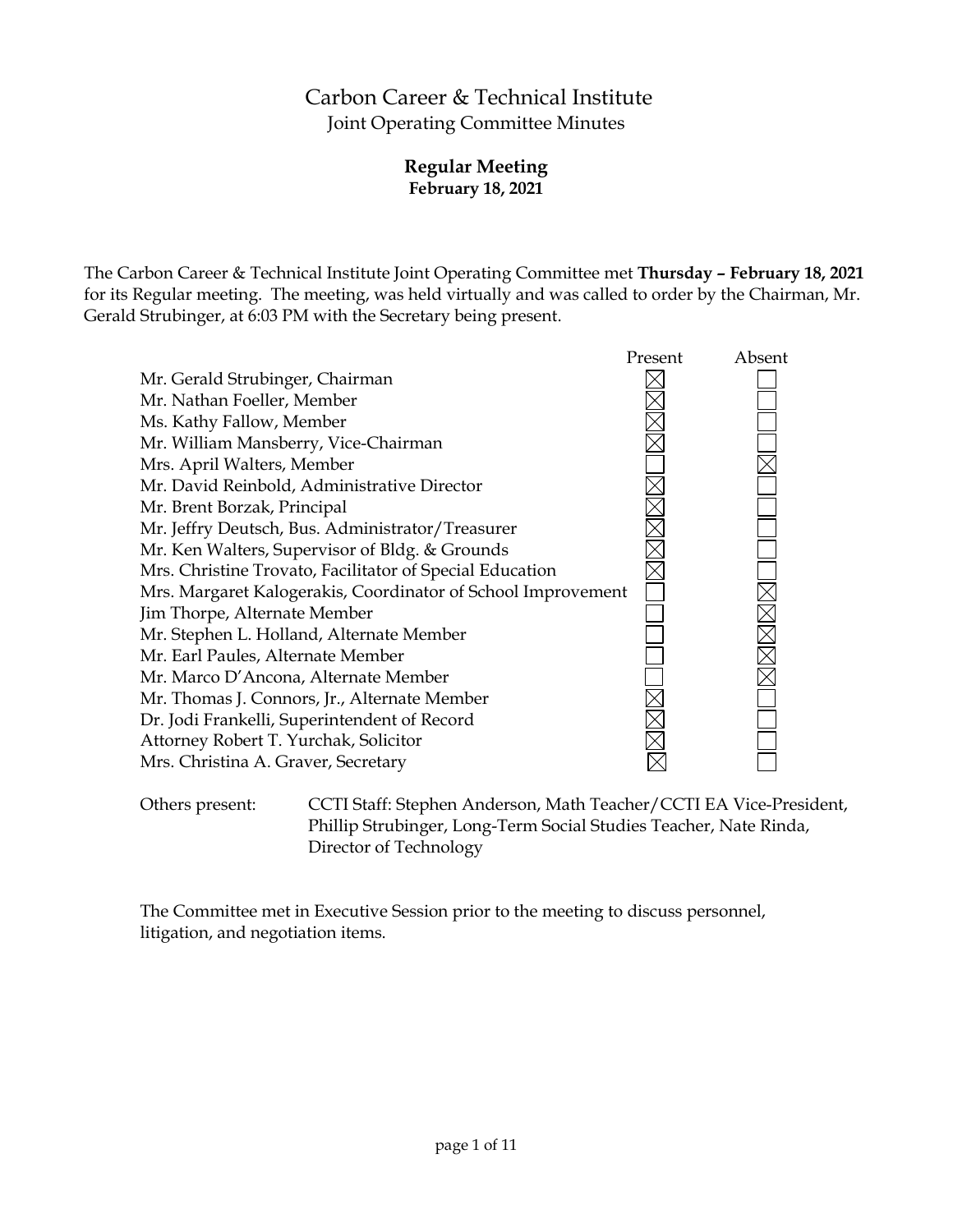## **Approval of Minutes**

A. MOTION by Mr. Mansberry, SECONDED by Mr. Foeller to approve the Minutes of the January 21, 2021 Regular Meeting.

VOTE: YES - 5 NO - 0 ABSENT - 0 ABSTENTIONS - 0

Motion carried.

## **Public Comment**

- Stephen Anderson, CCTI Math Teacher and CCTI Education Association Vice-President shared the following:
	- o CCTI EA would like to thank all present for their continued time and support.
	- o Students and teachers continue to learn in the hybrid schedule, despite the bad weather keeping us home at times. Staff has been working diligently to ensure quality learning continues to happen, despite the limitations COVID-19 has imposed.
	- o In our Marketing Department Mrs. Kuehner's students have been creating digital, social media content for many local businesses!
	- o In our Health Medical classes, Lauren Kichline, Savanna Becker, and Aneilia McLeod have completed their Temporary Nurse Aide certification.
	- o The SkillsUSA participants are preparing for their virtual competitions with various staff as needed.
	- o AP English and Calculus instructors are providing rigorous, AP level work despite the classes being presented in an online format.
	- o Though all students and faculty alike have had to adapt to new techniques, learning is happening at CCTI. We look forward to working with Administration to create the best learning experience possible at this time.

## **Approval of Treasurer's Report (January 2021)**

A. MOTION by Mr. Mansberry, SECONDED by Mr. Foeller to approve the Treasurer's Report for January 2021 showing a final balance of \$6,538,722.49 in the General Fund, and \$76,742.67 in the Student Activities Account.

| ROLL CALL VOTE:                | Yes | No | Absent          | Abstain |
|--------------------------------|-----|----|-----------------|---------|
| Ms. Fallow - Palmerton         |     |    |                 |         |
| Mr. Foeller - Lehighton        |     |    |                 |         |
| Mr. Connors - Weatherly        |     |    |                 |         |
| Mr. Mansberry - Panther Valley |     |    |                 |         |
| Mr. Strubinger - Jim Thorpe    |     |    |                 |         |
|                                |     |    | Motion carried. |         |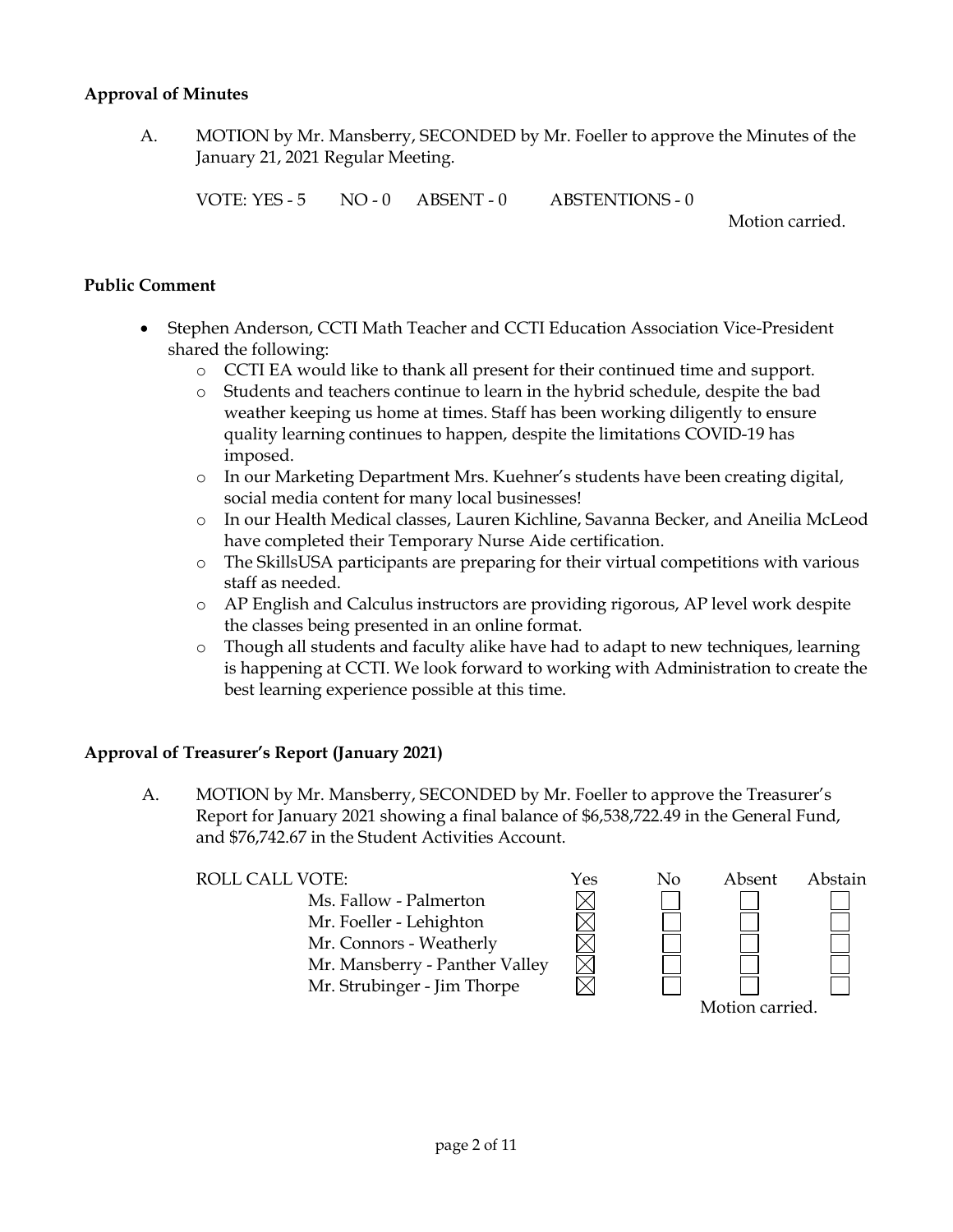#### **Approval of Payment of Bills**

A. MOTION by Mr. Mansberry, SECONDED by Ms. Fallow to approve Payment of Bills - General Fund and Other Accounts.

ROLL CALL VOTE:<br>
Ms. Fallow - Palmerton<br>
Mr. Foeller - Lehighton<br>
Mr. Connors - Weatherly Ms. Fallow - Palmerton Mr. Foeller - Lehighton Mr. Connors - Weatherly Mr. Mansberry - Panther Valley Mr. Strubinger - Jim Thorpe Motion carried.

## **Administrative Reports**

- A. Director's Report Mr. Dave Reinbold, Administrative Director
	- Mr. Reinbold introduced Phillip Strubinger, Substitute Teacher
		- Mr. Strubinger shared the following:
			- o Have been the building substitute at CCTI for the past 3 years. This school year hired as building substitute. In August approved as a half-time longterm Social Studies teacher and in October appointed position of long-term substitute Social Studies teacher emergency certified in Special Education. Took on full-time responsibilities in the middle/end of the 1st semester. Have taken on special education caseload of 14 students. Mrs. Trovato, Facilitator of Special Education has been a great help. Have learned what goes into the writing of an IEP. Have picked up much information being hands-on and having assistance from Mrs. Trovato. Been in contact and have been working with Special Education directors from each district with students on caseload. Been in communication with parents and students on caseload. Have met with some one-on-one for progress monitoring. Have worked with IU21 regarding a student who needs assisted technology. Have been able to conduct IEP meetings as well as schedule them. Since appointed to this position have been accepted at Kutztown University in their Special Education program. Have currently completed the Introduction to Special Education class and is taking Effective Instructional Strategies for Students with Disabilities in Inclusive Settings. All classes have been virtual. Having hands-on gives a better understanding of the material that is being presented in classes. Thank you for the opportunity and my continued growth in the education department.
			- o Mrs. Trovato added that Phil has being doing a great job. She is amazed with his quick learning and he is a pleasure to work with. To be a successful caseload manager requires excellent organization and communication skills and Phil is doing a great job with this. He is facilitating his meetings professionally and the input she is receiving from district schools regarding Phil's performance is very positive. She commended Mr. Strubinger and asked that he keep up the good work.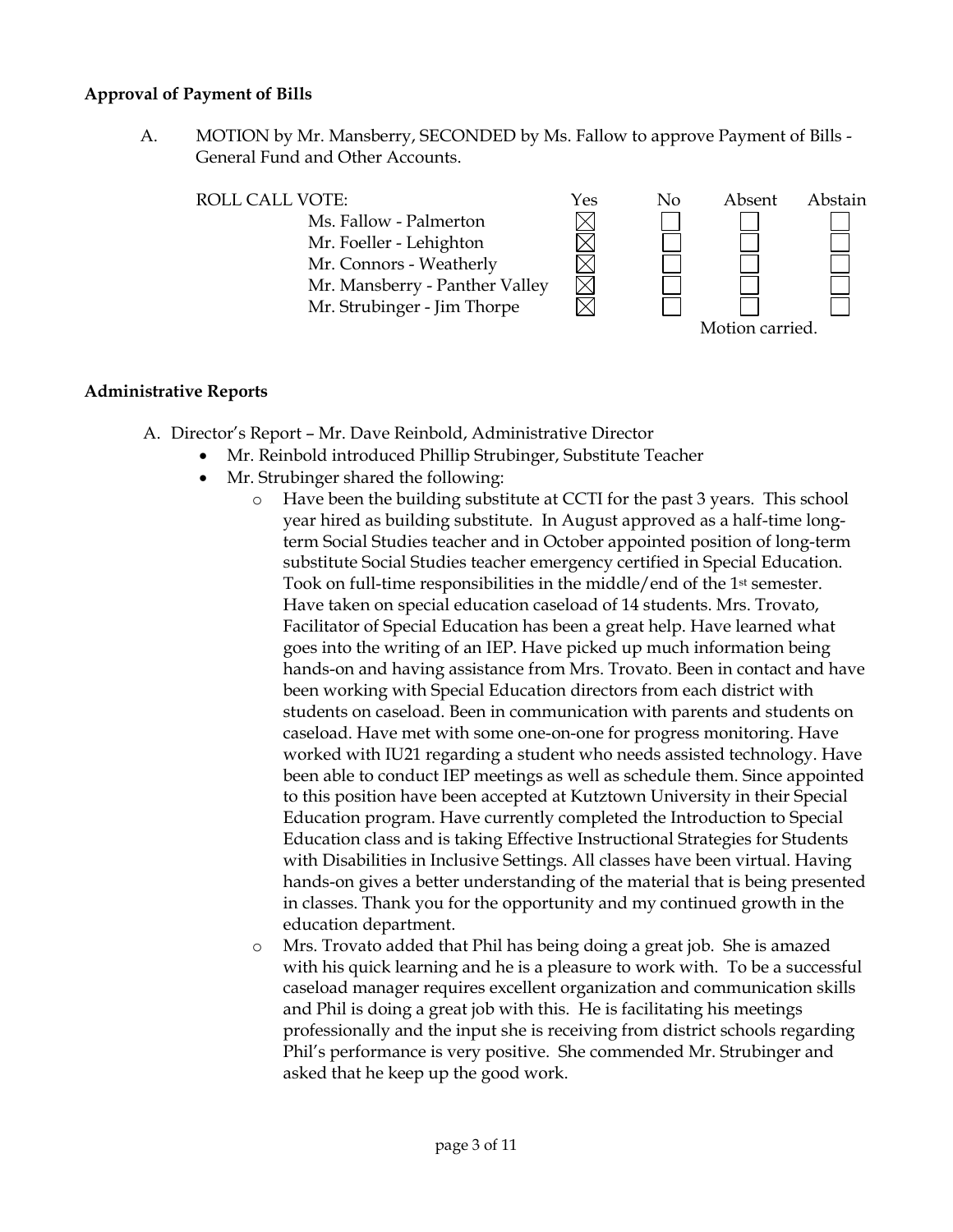- o Mr. Borzak said that Phil adapted very well. He stays focused and has an eagerness to learn. He said that he has been impressed by Phil. Phil has been a part of CCTI for several years and continues to grow as an educator and has a great work ethic.
- o Ms. Fallow commented that we are lucky to have Phil and welcomed and thanked him. Mr. Foeller and Mr. Mansberry also thanked Mr. Strubinger.
- B. Principal's Report Mr. Brent Borzak
	- The 2020-2021 school year has moved into the third marking period. All CCTI staff are doing a commendable job at teaching virtually and in person. Virtual Parent Teacher Conferences will take place on the evening of February 24th. Communication from CCTI is ongoing with all stakeholders on a continual basis. The training conducted by Mrs. Trovato on the McKinney-Vento Act was a success. Two Auto Service Technology students (Kaleb May, Lehighton ASD and Sonoma DeVatt, Jim Thorpe ASD), instructed by Mr. Resh competed virtually at the PA Auto Association competition and finished among the top ten schools in PA. SkillsUSA and DECA students are prepping for their virtual competitions. We are currently looking at alternate ways of delivering the NOCTI Exam. In addition, graduation plans for this school year are in examination, as well as planning next year's calendar. Guidance and administration are currently gearing up for scheduling and anticipating the incoming applications in March.
	- Mr. Borzak shared a proposal regarding full-day career & technical education. With this adaptation, students would be in their technical areas for a full day followed by a full day of academic instruction. The schedule would follow this two day rotation. Academic classes would be lengthened to fill a full-day model. This proposal would be geared toward a 2021-2022 school year start.
- C. Business Administrator's Report Mr. Jeffry P. Deutsch, Business Administrator
	- Nothing to report at this time.
- D. Building and Grounds Report Mr. Ken Walters, Supervisor of Buildings and Grounds
	- Phone System Conversion
		- o Completed The cost savings will begin with next billing period and continue for next 60 months totaling 35k
	- Energy Savings Project LED Lighting Retrofit Project
		- o Work in Progress
			- The Welding, Precision Machine, and Auto Collision Repair technical areas and the fitness center are completed.
			- Upon project completion (anticipate end of this fiscal yr.) this will achieve a \$12,500 cost savings per year moving forward
	- Kitchen Equipment Upgrade
		- o Work in Progress no new information at this time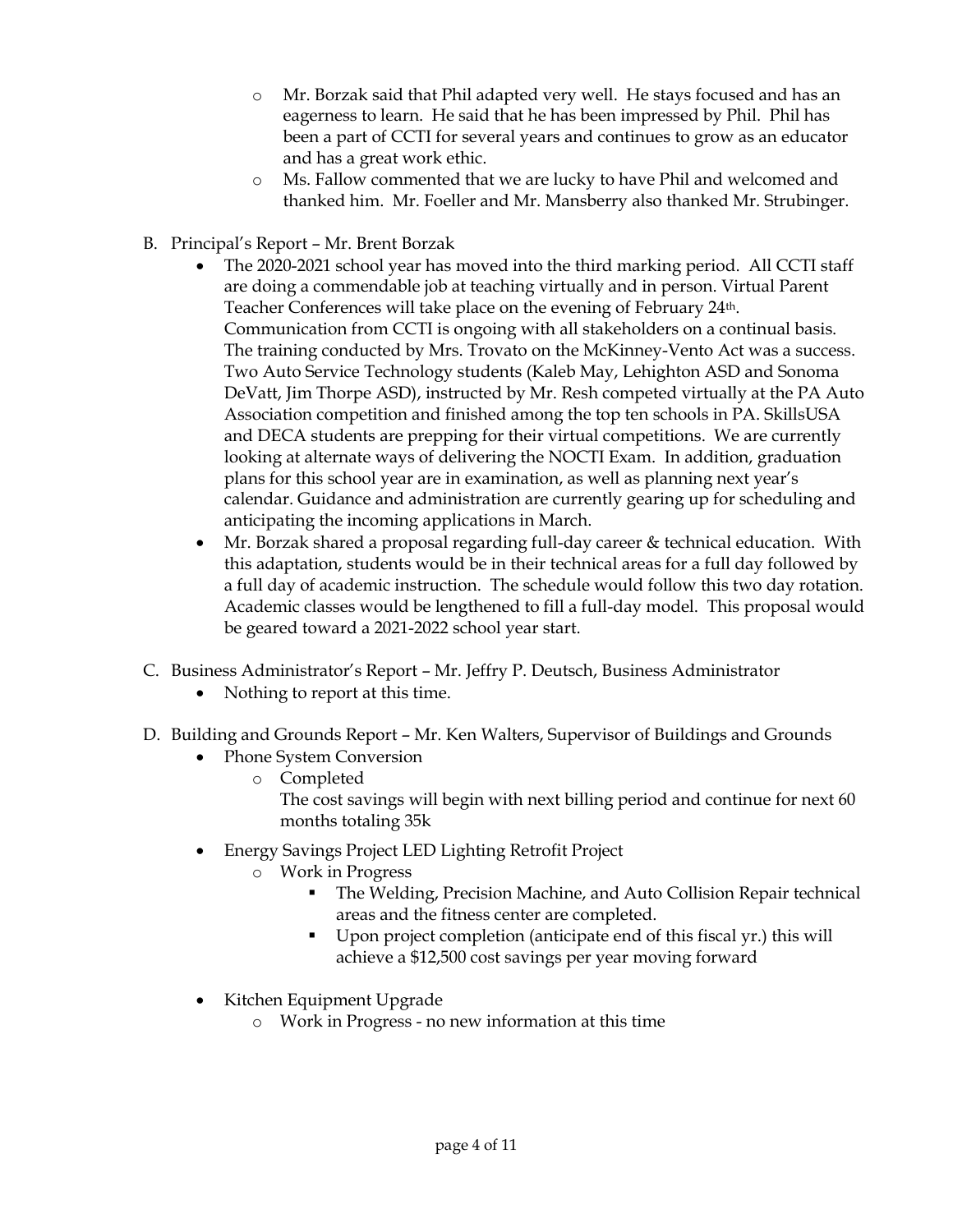- Meeting with Architect regarding two items:
	- o Work in Progress
		- Not overly concerned, but a few wall cracks have developed in a block wall. Obtaining a second opinion from architect of record to ensure it's being caused by weather-related ground movement and not any kind of early foundation issue. Architect did not charge for this but has concurred that this is normal ground movement and the expansion joints are functioning as designed.
		- May remember that I had worked with the Pennsylvania Department of Transportation and the Jim Thorpe Borough to alleviate a storm water issue they were having at the Jim Thorpe monument. The Borough has reached out to me again to assist on a separate storm water issue they are having on 13th street. Provided them with a planned approach to address the issue and have not heard back but will have architect/engineer look at it while he's here to get a second opinion on file for that concern.
- Modular Home Project
	- o Work in Progress

Received a call from an interested individual and we have started discussions for the 2020-2021 school year.

- Capital Plan Equipment Purchases
	- o Work in Progress
		- Received and placed into service refrigerant recovery unit purchase for Auto Service Technology
- Bipolar Ionization Air Purification
	- o Work in Progress
		- These units were installed earlier this year and have been functioning well to keep our staff and students safe
		- Researched tying this system into our building automation system (BAS) through Trane. This would enable me to continually monitor the systems performance at as cost of 29k. This type of work would be covered under the COVID-19 grants. I do have this budgeted in our capital plan.
- E. Facilitator of Special Education Report Mrs. Christine Trovato, Facilitator of Special Education
	- Special Population Numbers
		- o Special Education Students 88 students with IEPs Full time- 62 Half time- 26
			- FLEX- 1
		- o Section 504 Plan students total # 27
		- o Homeless Students 1
		- o English Language Learners 3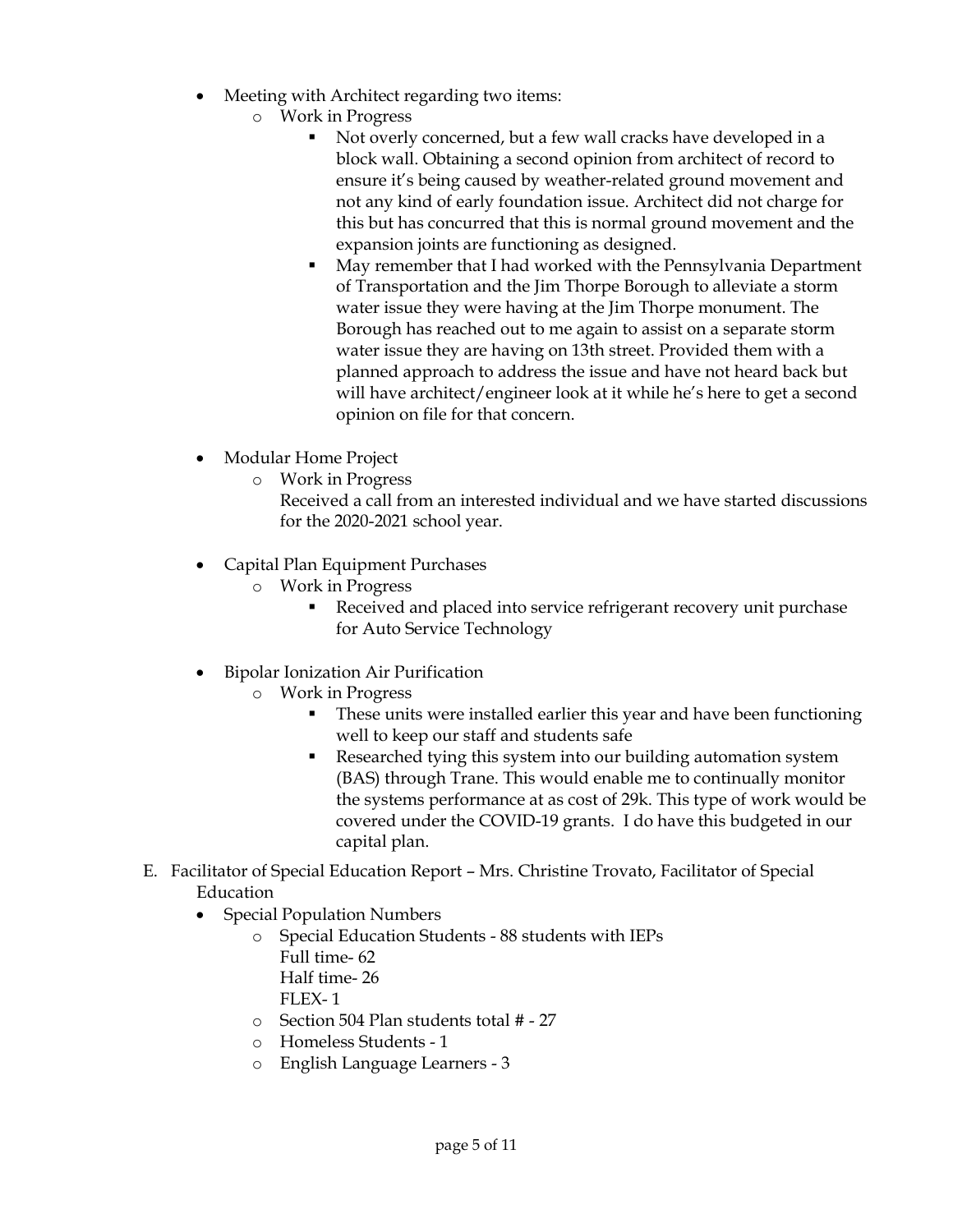• McKinney Vento Training

A training pertaining to the McKinney Vento Act was presented by Mrs. Christine Trovato on 02/03/2021. This is a required annual training. Highlights from the training are listed below.

• Informational Purposes

Highlights from the McKinney Vento training included:

- o A Brief Overview of the law & its history
- o Homelessness & Unaccompanied Youth defined
- o The Scale of Homelessness
- o Characteristics of homelessness
- o Difficulties of homeless students
- o Challenges for teachers
- o Addressing the needs of homeless students
- Moving Forward:
	- o February 24th from 4-7 pm: Virtual Parent/Teacher Conferences
	- o February- A virtual meeting with District Special Education Directors will take place to discuss new applications and upcoming Transition meetings for special needs students.
	- o March 1st Applications are due for the 2021-2022 school year
- F. Technology Report Mr. Nate Rinda, Director of Technology
	- AT&T Hot Spots 10 additional - (60 total)
	- Graphic Design Mac Lab Adobe software patch/update on Apple Mac OS computers.
	- Continued support/training to staff and students with Google Suite and all technology needs.
	- Ms. Fallow asked if there have been any issues with distributed hot spots. Mr. Rinda reported that there has been only one to date, in a poor service area which has since been resolved.
- G. Superintendent of Record Report Dr. Jodi Frankelli, Palmerton Area School District Superintendent
	- Nothing to report at this time.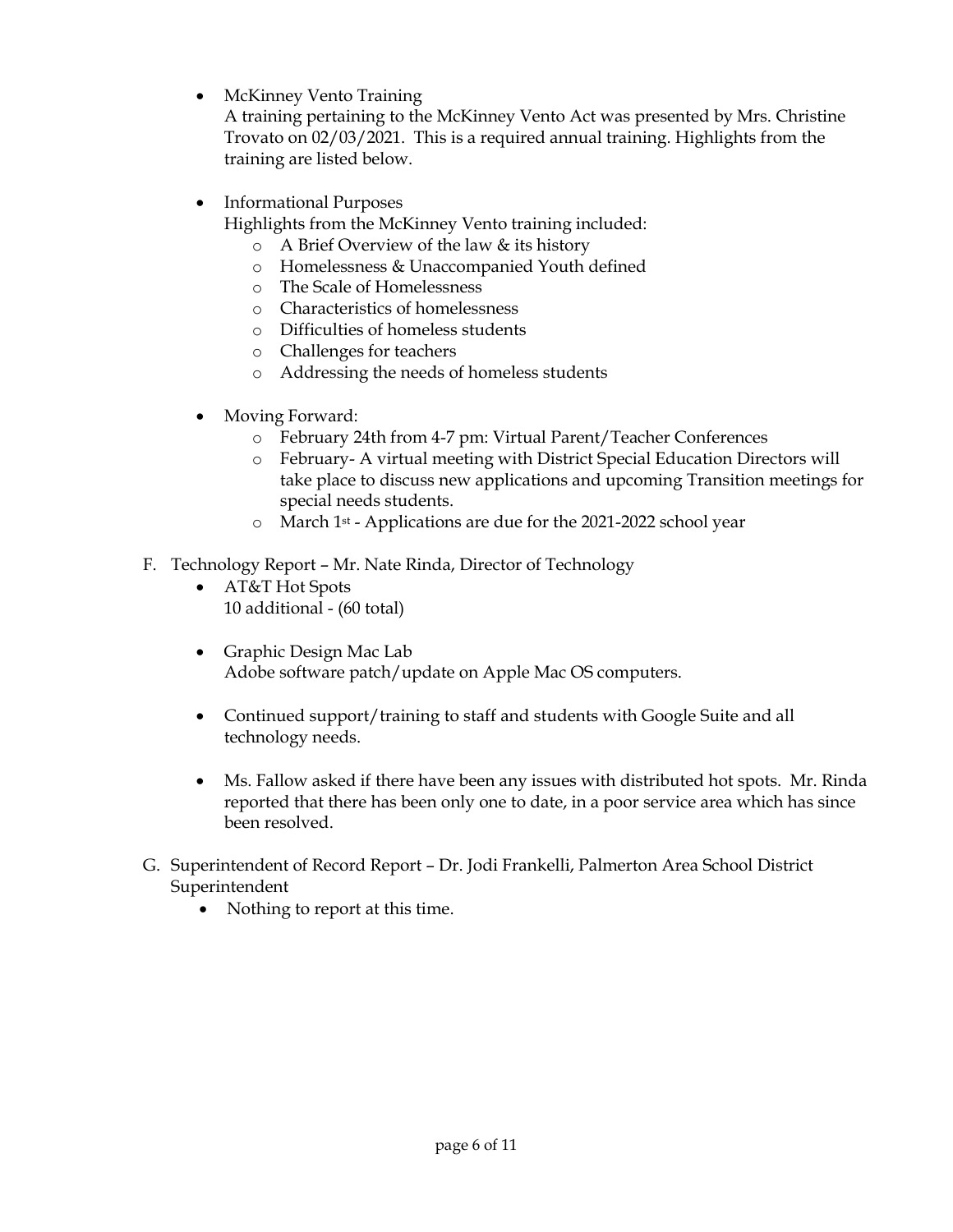## **Letter of Appointment**

A. MOTION by Mr. Mansberry, SECONDED by Mr. Connors to acknowledge receipt of the Letter of Appointment of Alternate Representative to the Carbon Career & Technical Institute Joint Operating Committee (1-Year Term – December 2020 through December 2021):

Jim Thorpe Area School District – Mr. Paul Montemuro

VOTE: YES - 5 NO - 0 ABSENT - 0 ABSTENTIONS - 0

Motion carried.

#### **Items of Business**

#### *Personnel*

MOTION by Mr. Mansberry, SECONDED by Mr. Foeller that the following be approved:

#### **Letter of Resignation Accepted**

A. to accept the letter of resignation received from Brian Wirth, HVAC Instructor and Part-Time Cooperative Education Coordinator, effective March 30, 2021.

#### **Part-Time Cooperative Education Coordinator Approved**

B. to approve Lisa Walck as Part-Time Cooperative Education Coordinator, effective March 1, 2021.

ROLL CALL VOTE:<br>
Ms. Fallow - Palmerton<br>
Mr. Foeller - Lehighton<br>
Mr. Connors - Weatherly Ms. Fallow - Palmerton Mr. Foeller - Lehighton Mr. Connors - Weatherly Mr. Mansberry - Panther Valley Mr. Strubinger - Jim Thorpe Motions carried.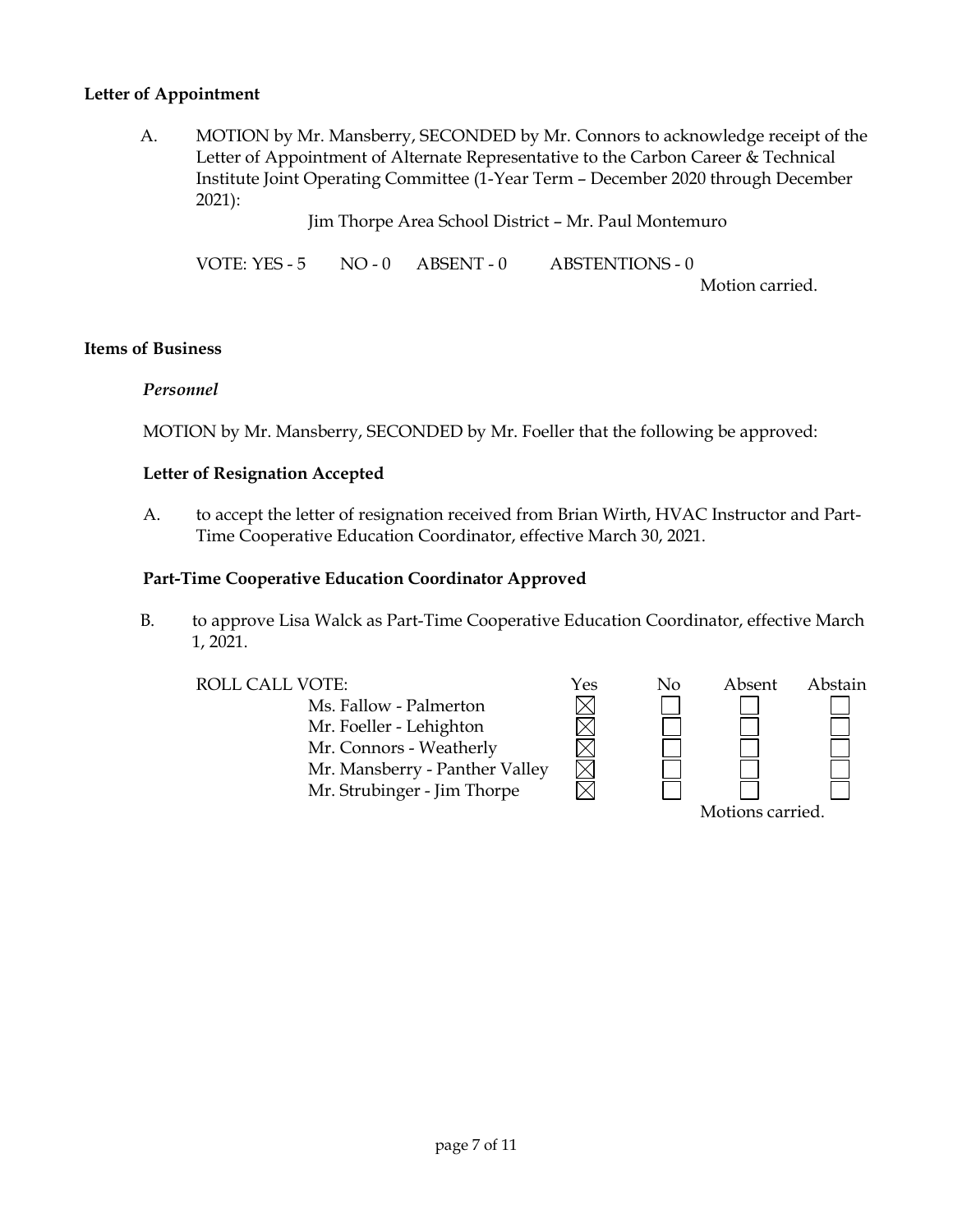## *Education*

MOTION by Mr. Mansberry, SECONDED by Mr. Foeller that the following be approved:

## **2021-2022 Freshman Exploratory Program Admission Requirement Acceptance Totals & Exceptions Set**

- A. to set the number of students who meet the 2021-2022 admissions requirements to the Freshman Exploratory Program at ten (10) per sending school district with the following exceptions:
	- 1. Students who meet the admissions criteria and/or students who completed a 6th, 7th, or 8th grade Career Academy will be given priority to enter the programs.
	- 2. Freshmen who commit to enrolling in low enrolled courses exclusively, and are accepted will not count toward their districts allotment of slots. Courses will be designated to be low enrolled after applications are received. The freshmen exploratory program is closed to Welding candidates.

#### **2020-2021 NOCTI Exams Waived**

- B. to waive the 2020-2021 NOCTI exam for the following programs:
	- Auto Service Technology
	- Carpentry
	- Computer Engineering
	- Culinary Arts
	- Drafting
	- Electronics Engineering
	- $\bullet$  HVAC
	- Note: The Secretary of Education may waive the NIMS assessment and the NOCTI exam on a school-wide basis or for a specific career and technical education program provided by a school entity based on the recommendations of directors of career and technical education programs under 22 Pa. Code Ch. 339 (relating to vocational education).

| ROLL CALL VOTE:                | Yes | No | Absent           | Abstain |
|--------------------------------|-----|----|------------------|---------|
| Ms. Fallow - Palmerton         |     |    |                  |         |
| Mr. Foeller - Lehighton        |     |    |                  |         |
| Mr. Connors - Weatherly        |     |    |                  |         |
| Mr. Mansberry - Panther Valley |     |    |                  |         |
| Mr. Strubinger - Jim Thorpe    |     |    |                  |         |
|                                |     |    | Motions carried. |         |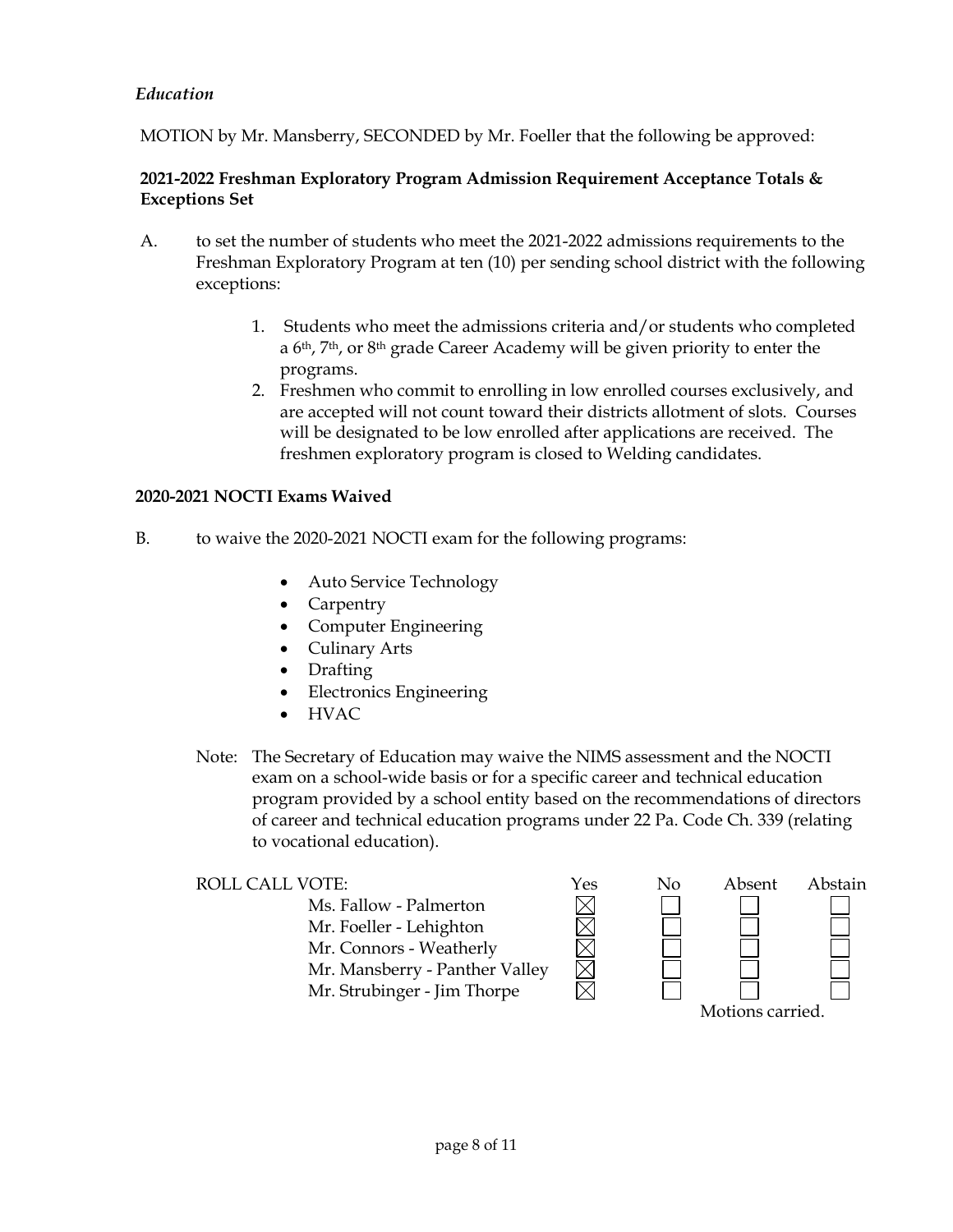## *Budget & Finance*

MOTION by Mr. Mansberry, SECONDED by Mrs. Fallow that the following be approved:

## **Resolutions Receipt Acknowledged**

A. to acknowledge receipt of the Resolution pertinent to the 2021-2022 Proposed Operating Budget for the Carbon Career & Technical Institute calling for receipts and expenditures in the amount of \$8,851,959 as follows:

> **Palmerton Area School District** Yes – 8, No - 0, Absent – 0, Abstentions – 1 – **Approved**

> **Panther Valley School District** Yes – 8, No - 0, Absent – 1, Abstentions – 0 – **Approved**

## **Testing Fee Contribution Approved**

- B. that CCTI contribute an amount not to exceed \$95 (total cost) toward AP exam fees for eligible students testing within the 2020-2021 school year, and that CCTI contribute the \$15 per exam fee for students taking the PSAT exam within the 2021-2022 school year.
	- Note: CCTI will receive a \$9.00 rebate for each test with an additional \$33.00 rebate for students who qualify for free/reduced lunch (7 students qualify).

XMMMM

ROLL CALL VOTE:  $\gamma$ es

Ms. Fallow - Palmerton Mr. Foeller - Lehighton Mr. Connors - Weatherly Mr. Mansberry - Panther Valley Mr. Strubinger - Jim Thorpe

| No | Absent           | Abstain |
|----|------------------|---------|
|    |                  |         |
|    |                  |         |
|    |                  |         |
|    |                  |         |
|    |                  |         |
|    | Motions carried. |         |

*Buildings & Grounds*

NONE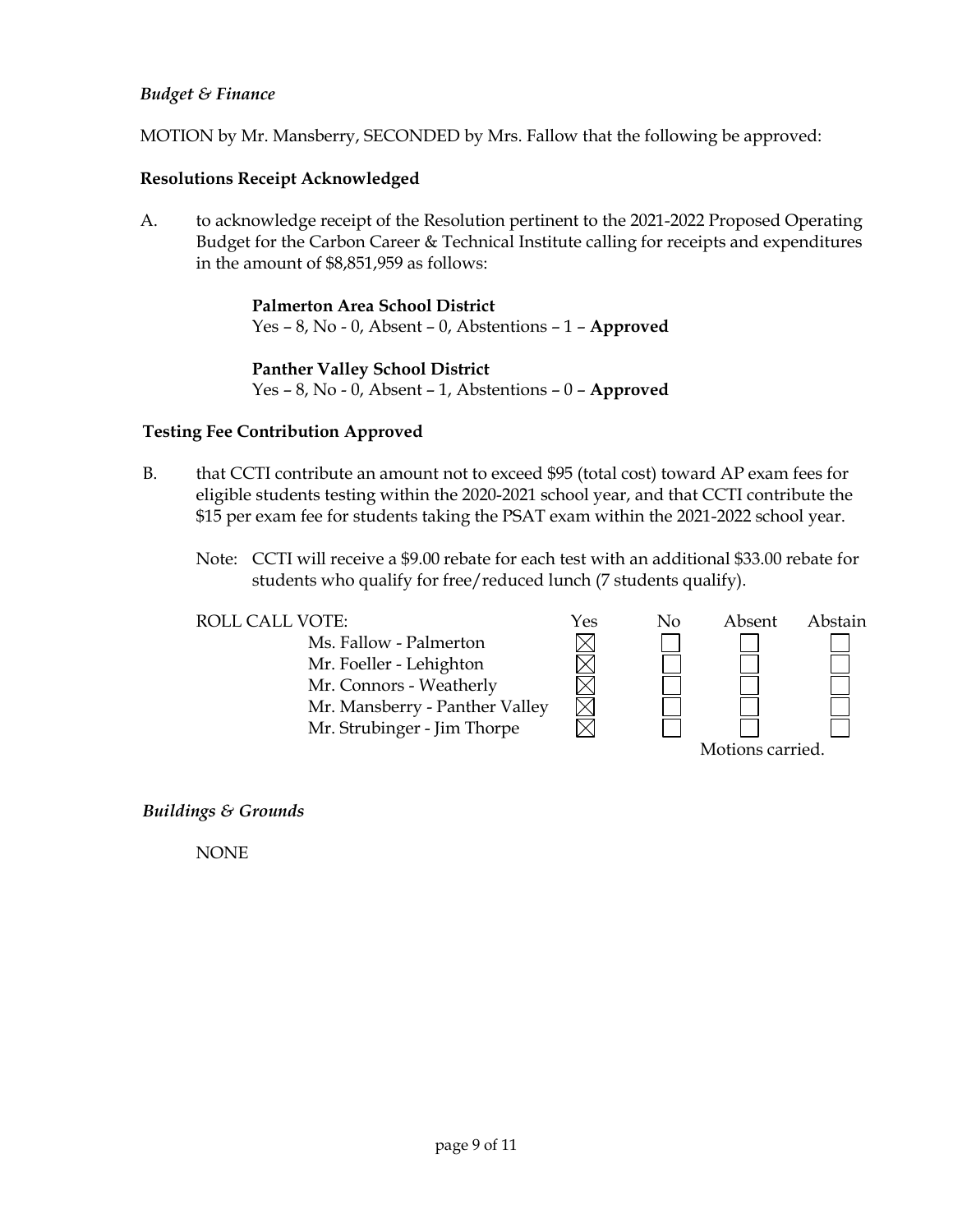## *Administrative*

## **Revised 2020-2021 CCTI Student/Teacher Calendar Approved**

- A. MOTION by Mr. Mansberry SECONDED by Mr. Foeller to approved the revised 2020- 2021 CCTI Student/Teacher Calendar, as presented.
	- Note: Removed April 22 early dismissal, replaced April 29 teacher in-service day with student day, adjusted student last day from June 16 to June 15, and added additional teacher in-service day of June 16, 2021.

VOTE: YES - 5 NO - 0 ABSENT - 0 ABSTENTIONS - 0

Motion carried.

## **Revised Health & Safety Reopening Plan Approved**

B. MOTION by Mr. Mansberry SECONDED by Mr. Foeller to approve the revised Health & Safety Reopening Plan with the following up-date:

**How will you accommodate staff who are unable or uncomfortable to return?** Staff will have the opportunity to self-identify as high risk so accommodations can be made prior to returning to face-to-face instruction. Staff members needing additional accommodations due to COVID-19 will be considered on a case-by-case basis. During a Substantial Level of Community Transmission phase (or equivalent), staff members who are uncomfortable/unable to return and are physically able to conduct distance learning and/or perform their job duties through teleworking from home will do so. During a Moderate or Low Level of Community Transmission phase (or equivalent) or Full Face-to-Face Instruction, staff will be expected to perform their duties on the CCTI campus.



Motion carried.